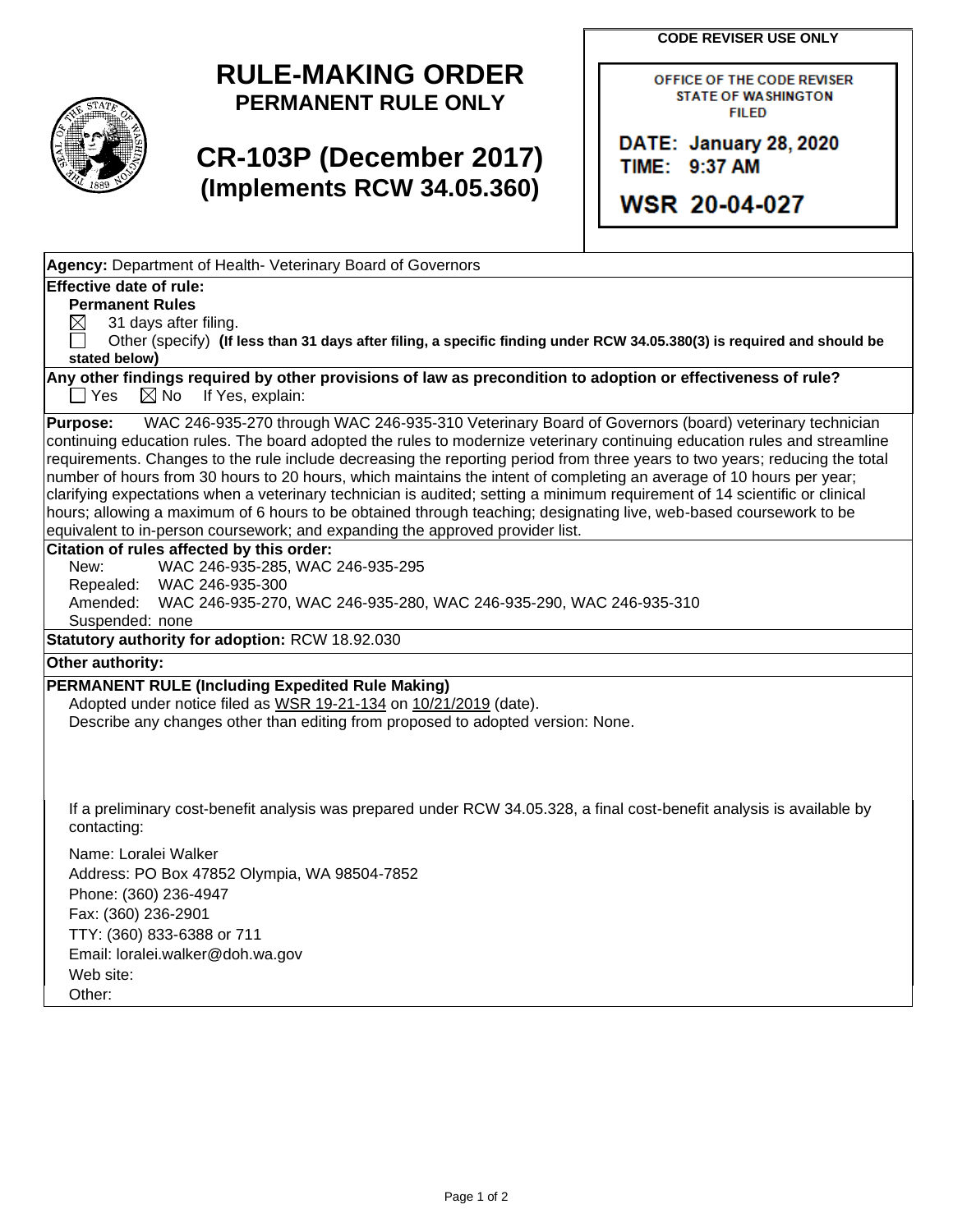| If any category is left blank, it will be calculated as zero.<br>Note:<br>No descriptive text.                                         |                      |                 |                |                |                 |                 |  |
|----------------------------------------------------------------------------------------------------------------------------------------|----------------------|-----------------|----------------|----------------|-----------------|-----------------|--|
| Count by whole WAC sections only, from the WAC number through the history note.<br>A section may be counted in more than one category. |                      |                 |                |                |                 |                 |  |
| The number of sections adopted in order to comply with:                                                                                |                      |                 |                |                |                 |                 |  |
| Federal statute:                                                                                                                       | <b>New</b>           | $\overline{0}$  | Amended        | $\overline{0}$ | Repealed        | $\underline{0}$ |  |
| Federal rules or standards:                                                                                                            | $\overline{0}$       | Amended         | $\overline{0}$ | Repealed       | $\underline{0}$ |                 |  |
| Recently enacted state statutes:                                                                                                       | <b>New</b>           | $\pmb{0}$       | Amended        | $\pmb{0}$      | Repealed        | $\underline{0}$ |  |
| The number of sections adopted at the request of a nongovernmental entity:                                                             |                      |                 |                |                |                 |                 |  |
|                                                                                                                                        | <b>New</b>           | $\underline{0}$ | Amended        | $\overline{0}$ | Repealed        | $\overline{0}$  |  |
| The number of sections adopted in the agency's own initiative:                                                                         |                      |                 |                |                |                 |                 |  |
|                                                                                                                                        | <b>New</b>           | $\overline{2}$  | Amended        | $\overline{4}$ | Repealed        | $\overline{1}$  |  |
| The number of sections adopted in order to clarify, streamline, or reform agency procedures:                                           |                      |                 |                |                |                 |                 |  |
|                                                                                                                                        | <b>New</b>           | $\overline{0}$  | Amended        | 0              | Repealed        | $\overline{0}$  |  |
| The number of sections adopted using:                                                                                                  |                      |                 |                |                |                 |                 |  |
| Negotiated rule making:                                                                                                                | <b>New</b>           | $\overline{0}$  | Amended        | $\overline{0}$ | Repealed        | $\underline{0}$ |  |
| Pilot rule making:                                                                                                                     | <b>New</b>           | $\overline{0}$  | Amended        | $\overline{0}$ | Repealed        | $\underline{0}$ |  |
| Other alternative rule making:                                                                                                         | <b>New</b>           | $\overline{c}$  | Amended        | $\overline{4}$ | Repealed        | $\overline{1}$  |  |
| Date Adopted: 12/09/2019                                                                                                               | Signature:           |                 |                |                |                 |                 |  |
| Name: Liz Davies, DVM                                                                                                                  | Elizabeth C Denis M- |                 |                |                |                 |                 |  |
| Title: Chair, Veterinary Board of Governors                                                                                            |                      |                 |                |                |                 |                 |  |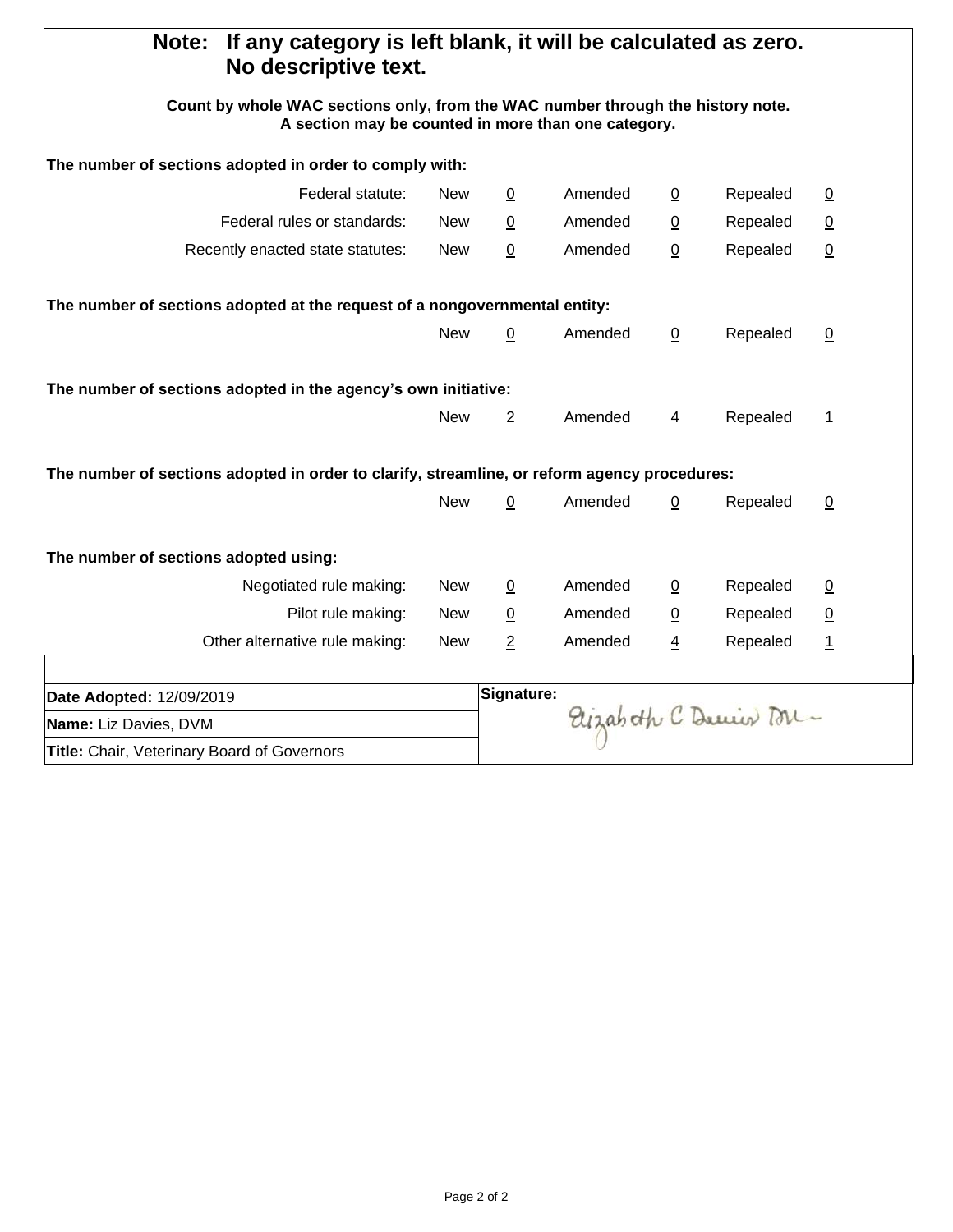AMENDATORY SECTION (Amending WSR 08-20-126, filed 10/1/08, effective 11/1/08)

**WAC 246-935-270 Purpose.** The standards established in WAC 246-935-270 through 246-935-310 may be cited as the "veterinary technician continuing education rules." The purpose of these rules is to establish standards of continuing education for licensed veterinary technicians. The rules ((designate approved)) provide for qualifying training methods,  $((\frac{1}{1+\epsilon}, \epsilon))$  designating approved continuing education providers and ((set)) setting minimum continuing education credit requirements.

AMENDATORY SECTION (Amending WSR 08-20-126, filed 10/1/08, effective 11/1/08)

**WAC 246-935-280 ((Basic requirement Amount.)) Continuing educa-<br>
<u>tion requirement.</u> ((Continuing education consists of programs of tion requirement.** ((Continuing education consists of programs of learning which contribute directly to the advancement or enhancement of the skills of licensed veterinary technicians. Beginning with license renewals on or after July 23, 2007, licensed veterinary technicians must complete thirty hours of continuing education every three years. No more than ten hours can be earned in practice management courses in any three-year reporting period. Licensed veterinary technicians must comply with chapter 246-12 WAC relating to continuing education requirements.)) (1) Beginning January 1, 2020, a licensed veterinary technician shall complete twenty hours of continuing education every two years. Licensed veterinary technicians shall comply with chapter 246-12 WAC, Part 7 relating to continuing education requirements.

(2) A veterinary technician shall complete the continuing education requirements as follows:

|                            | The next continuing         |  |  |  |  |  |
|----------------------------|-----------------------------|--|--|--|--|--|
|                            | education due date is on    |  |  |  |  |  |
| If continuing education is | the veterinary technician's |  |  |  |  |  |
| due on the veterinary      | renewal date in the year    |  |  |  |  |  |
| technician's renewal date  | below and every two years   |  |  |  |  |  |
| in:                        | thereafter:                 |  |  |  |  |  |
| 2020                       | 2022                        |  |  |  |  |  |
| 2021                       | 2023                        |  |  |  |  |  |
| 2022                       | 2024                        |  |  |  |  |  |

(3) The board may audit up to twenty-five percent of veterinary technicians after the license is renewed and may audit a veterinary technician for cause.

(a) Upon request by the board, the veterinary technician is responsible for submitting documentation of completed continuing education. Documentation must include, at a minimum:

(i) The name and credentials or qualifications of the continuing education provider;

(ii) The date of attendance or completion;

(iii) Course title or subject; and

(iv) The number of hours earned.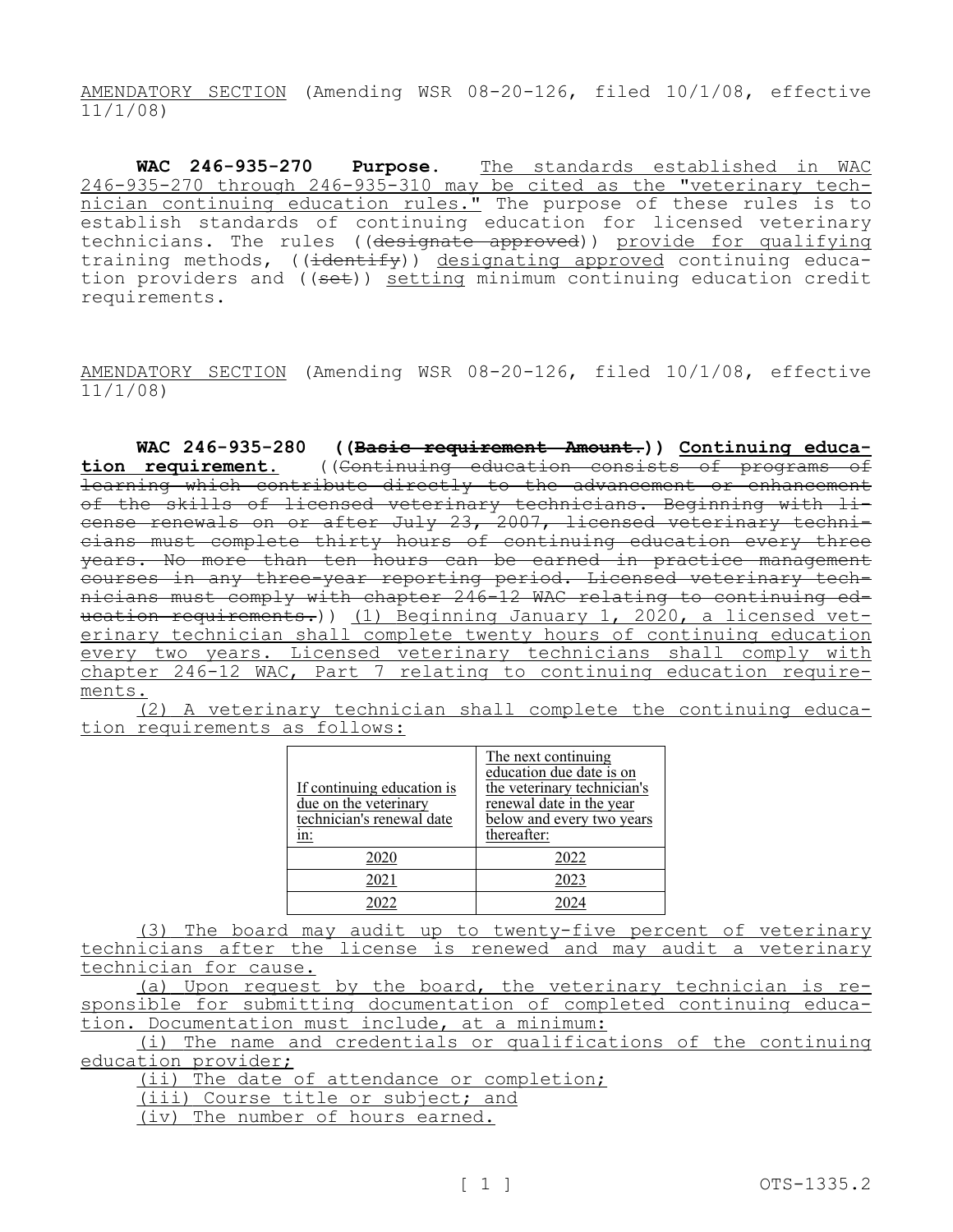|  |  |  |  |                                           |  |  | (b) Documentation for continuing education earned pursuant to WAC        |  |
|--|--|--|--|-------------------------------------------|--|--|--------------------------------------------------------------------------|--|
|  |  |  |  |                                           |  |  | $246-935-295$ (2)(b) must include, in addition to (a)(i) through (iv) of |  |
|  |  |  |  |                                           |  |  | this subsection, a list of attendees, and materials that sufficiently    |  |
|  |  |  |  | describe the content of the presentation. |  |  |                                                                          |  |

(c) Failure by a veterinary technician to cooperate with an audit or provide the requested proof of continuing education to the board is grounds for disciplinary action.

NEW SECTION

**WAC 246-935-285 Approval of courses.** The board will not authorize or approve specific continuing education courses or materials. All continuing education courses must be provided by organizations, institutions, or individuals in WAC 246-935-290 and contribute to the professional knowledge and development of the practitioner, enhance services provided to patients, and contribute to the practitioner's ability to deliver current standards of care. The board will accept continuing education that reasonably falls within these criteria, and relies upon the integrity of each individual practitioner, as well as that of program sponsors, in complying with this requirement. Courses cannot be exclusively for product promotion. The board reserves the right to not accept credits from any area for any practitioner if, upon auditing, the board determines that a course or material did not provide appropriate information or training.

AMENDATORY SECTION (Amending WSR 16-16-070, filed 7/28/16, effective 8/28/16)

**WAC 246-935-290 ((Qualified organizations approved by the veterinary board of governors.)) Organizations, institutions, or individuals approved by the veterinary board to provide continuing education courses.** ((Courses offered by the following organizations qualify as continuing education courses for veterinary technicians.

(1) The Washington State Association of Veterinary Technicians.

(2) National Association of Veterinary Technicians in America.

(3) All veterinary technician specialty academies recognized by the National Association of Veterinary Technicians in America.

(4) The American Association of Veterinary State Boards (AAVSB).

(5) The American Veterinary Medical Association (AVMA).

(6) The Washington State Veterinary Medical Association.

(7) Any board approved college or school of veterinary medical technology.

(8) Any board approved college or school of veterinary medicine.

(9) Any state or regional veterinary association which is recognized by the licensing authority of its state as a qualified professional association or educational organization.

(10) The American Animal Hospital Association.

(11) Veterinary specialty boards recognized by the American Veterinary Medical Association.

(12) Regional veterinary conferences and allied organizations recognized by AAVSB.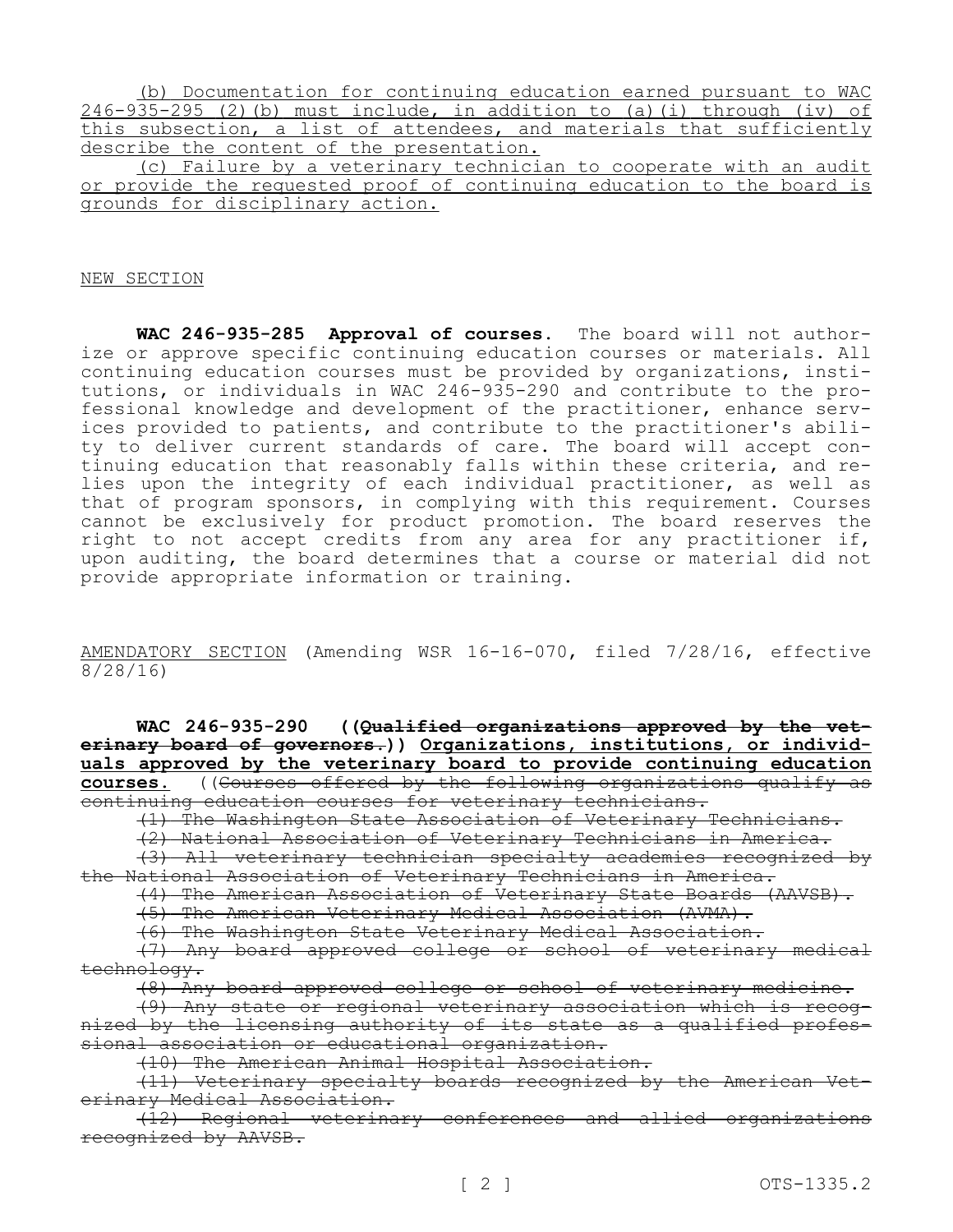(13) The Registry of Approved Continuing Education (RACE).

(14) Other courses as approved by the board.)) The board approves veterinary technician continuing education courses provided by organizations, institutions, or individuals (providers) including, but not limited to, the following:

(1) Any board approved college or school of veterinary medical technology.

(2) Any international, national, state, provincial, regional or local veterinary technician association.

(3) National Association of Veterinary Technicians in America (NAVTA).

(4) A veterinary technician specialist who is certified by a veterinary technician specialty (VTS) academy recognized by NAVTA when teaching a course within his or her area of specialty.

(5) All veterinary technician specialty academies recognized by NAVTA.

(6) The Washington state association of veterinary technicians (WSAVT).

(7) Organizations, institutions, or individuals approved for veterinarians in WAC 246-933-460.

## NEW SECTION

**WAC 246-935-295 Categories and methods of continuing education activities.** (1) Categories of continuing education:

(a) Scientific or clinical. A minimum of fourteen scientific or clinical credit hours must be earned in any two-year reporting period. Credits must be obtained through education offered by an approved provider listed in WAC 246-935-290.

(b) Practice management or professional development. A maximum of six practice management or professional development credit hours may be claimed in any two-year reporting period.

(2) Methods by which continuing education may be obtained:

(a) Live attended courses. There is no limit for credit hours earned through live courses attended remotely, provided that attendees have the documented opportunity to question the instructor, hear the questions of other attendees, and receive responses in real time. The course must be obtained through education offered by an approved provider listed in WAC 246-935-290.

(b) Teaching. A maximum of six teaching credit hours may be claimed in any two-year reporting period. Qualifying courses must either meet the criteria under WAC 246-935-290 or must be presented through an accredited health care learning institution. Courses must be presented to veterinary technicians, other credentialed health care providers, or students of health care professions. Three credit hours will be granted for each course hour taught. Credit will be granted for only the first time a course is taught.

(c) Preprogrammed materials. Preprogrammed educational materials are noninteractive and may be presented in any form of printed or electronic media. A maximum of six credit hours may be claimed in any two-year reporting period for completion of preprogrammed educational materials. The materials must be obtained through education offered by an approved provider listed in WAC 246-935-290, and must require successful completion of an examination or assessment.